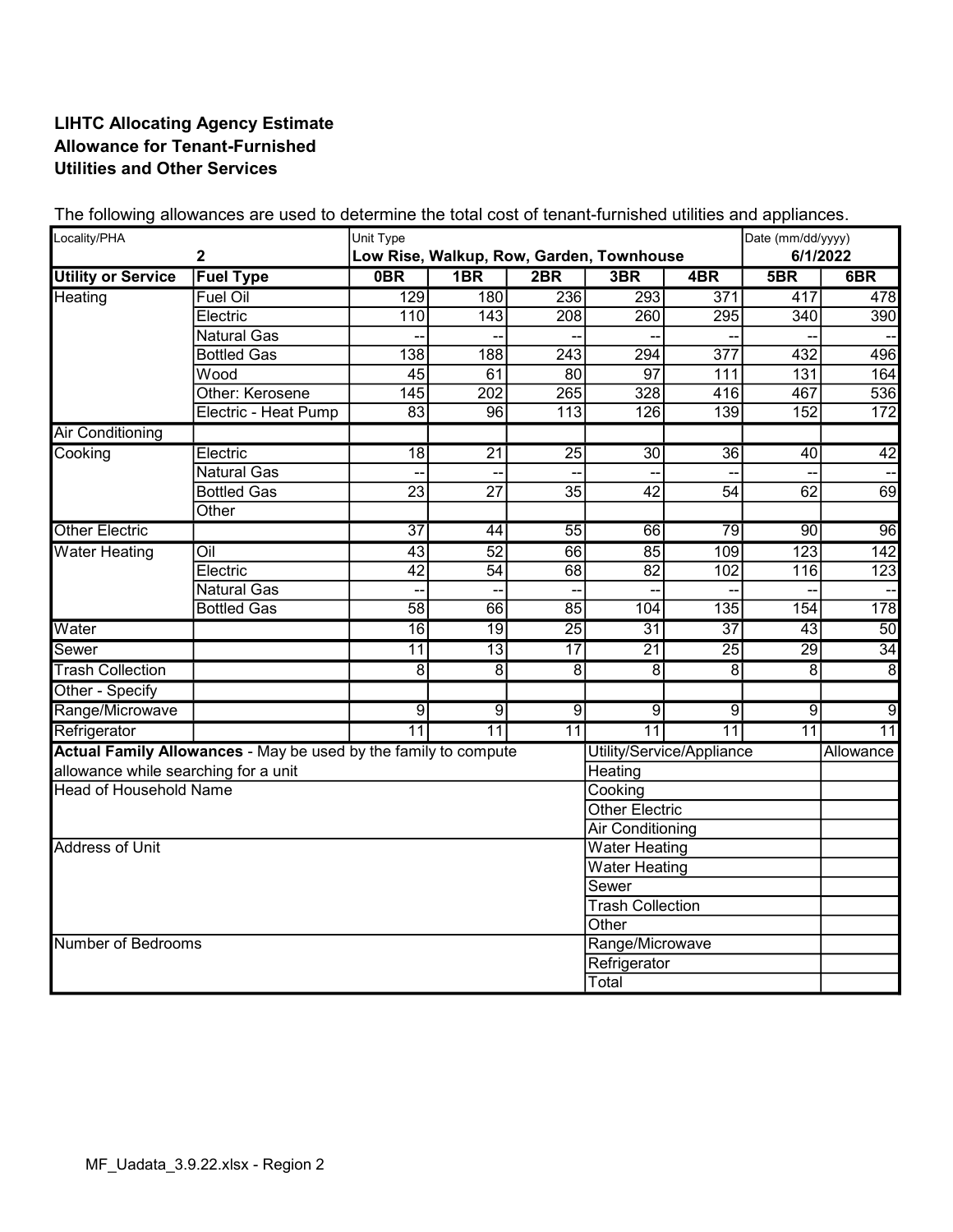## LIHTC Allocating Agency Estimate Allowance for Tenant-Furnished Utilities and Other Services

| Locality/PHA<br>$\mathbf 2$          |                                                                 | Unit Type<br>Semi-Detached, Single Family, Mobile Home |                 |                 |                           |                  | Date (mm/dd/yyyy)<br>6/1/2022 |                  |
|--------------------------------------|-----------------------------------------------------------------|--------------------------------------------------------|-----------------|-----------------|---------------------------|------------------|-------------------------------|------------------|
| <b>Utility or Service</b>            | <b>Fuel Type</b>                                                | 0B                                                     | 1B <sub>R</sub> | 2BR             | 3BR                       | 4BR              | 5B                            | 6B               |
| Heating                              | <b>Fuel Oil</b>                                                 | 152                                                    | 208             | 276             | 338                       | 428              | 484                           | 552              |
|                                      | Electric                                                        | 125                                                    | 163             | 238             | 298                       | $\overline{337}$ | 390                           | 443              |
|                                      | <b>Natural Gas</b>                                              |                                                        |                 |                 |                           |                  |                               |                  |
|                                      | <b>Bottled Gas</b>                                              | 156                                                    | 220             | 280             | 340                       | 432              | 501                           | 570              |
|                                      | Wood                                                            | $\overline{52}$                                        | 64              | $\overline{82}$ | 101                       | 119              | 148                           | 177              |
|                                      | Other: Kerosene                                                 | 170                                                    | 233             | 309             | 378                       | 479              | 542                           | 618              |
|                                      | Electric - Heat Pump                                            | 64                                                     | $\overline{74}$ | $\overline{87}$ | $\overline{97}$           | 106              | 116                           | 131              |
| <b>Air Conditioning</b>              |                                                                 |                                                        |                 |                 |                           |                  |                               |                  |
| Cooking                              | Electric                                                        | $\overline{18}$                                        | $\overline{21}$ | $\overline{25}$ | $\overline{30}$           | $\overline{36}$  | 40                            | 42               |
|                                      | <b>Natural Gas</b>                                              |                                                        |                 |                 |                           |                  |                               |                  |
|                                      | <b>Bottled Gas</b>                                              | $\overline{23}$                                        | $\overline{27}$ | $\overline{35}$ | $\overline{42}$           | $\overline{54}$  | 62                            | 69               |
|                                      | Other                                                           |                                                        |                 |                 |                           |                  |                               |                  |
| <b>Other Electric</b>                |                                                                 | $\overline{37}$                                        | 44              | $\overline{55}$ | 66                        | 79               | $\overline{90}$               | 96               |
| <b>Water Heating</b>                 | $\overline{O}$ il                                               | 43                                                     | 52              | 66              | 85                        | 109              | 123                           | 142              |
|                                      | Electric                                                        | $\overline{42}$                                        | 54              | $\overline{68}$ | $\overline{82}$           | 102              | 116                           | $\overline{123}$ |
|                                      | <b>Natural Gas</b>                                              | --                                                     |                 |                 |                           |                  |                               |                  |
|                                      | <b>Bottled Gas</b>                                              | $\overline{58}$                                        | 66              | 85              | 104                       | 135              | 154                           | 178              |
| Water                                |                                                                 | 16                                                     | 19              | 25              | 31                        | 37               | 43                            | 50               |
| Sewer                                |                                                                 | 11                                                     | 13              | $\overline{17}$ | $\overline{21}$           | $\overline{25}$  | 29                            | 34               |
| <b>Trash Collection</b>              |                                                                 | $\overline{8}$                                         | $\overline{8}$  | $\overline{8}$  | $\overline{8}$            | 8                | $\overline{8}$                | $\overline{8}$   |
| Other - Specify                      |                                                                 |                                                        |                 |                 |                           |                  |                               |                  |
| Range/Microwave                      |                                                                 | $\overline{9}$                                         | $\overline{9}$  | $\overline{9}$  | $\overline{9}$            | $\overline{9}$   | $\overline{9}$                | $\overline{9}$   |
| Refrigerator                         |                                                                 | $\overline{11}$                                        | 11              | 11              | $\overline{11}$           | $\overline{11}$  | $\overline{11}$               | $\overline{11}$  |
|                                      | Actual Family Allowances - May be used by the family to compute |                                                        |                 |                 | Utility/Service/Appliance |                  |                               | Allowance        |
| allowance while searching for a unit |                                                                 |                                                        |                 |                 | Heating                   |                  |                               |                  |
| <b>Head of Household Name</b>        |                                                                 |                                                        |                 |                 | Cooking                   |                  |                               |                  |
|                                      |                                                                 |                                                        |                 |                 | <b>Other Electric</b>     |                  |                               |                  |
|                                      |                                                                 |                                                        |                 |                 | <b>Air Conditioning</b>   |                  |                               |                  |
| Address of Unit                      |                                                                 |                                                        |                 |                 | <b>Water Heating</b>      |                  |                               |                  |
|                                      |                                                                 |                                                        |                 |                 | <b>Water Heating</b>      |                  |                               |                  |
|                                      |                                                                 |                                                        |                 |                 | Sewer                     |                  |                               |                  |
|                                      |                                                                 |                                                        |                 |                 | <b>Trash Collection</b>   |                  |                               |                  |
| Other                                |                                                                 |                                                        |                 |                 |                           |                  |                               |                  |
| Number of Bedrooms                   |                                                                 |                                                        |                 | Range/Microwave |                           |                  |                               |                  |
|                                      |                                                                 |                                                        |                 |                 | Refrigerator              |                  |                               |                  |
|                                      |                                                                 |                                                        |                 |                 | Total                     |                  |                               |                  |

The following allowances are used to determine the total cost of tenant-furnished utilities and appliances.